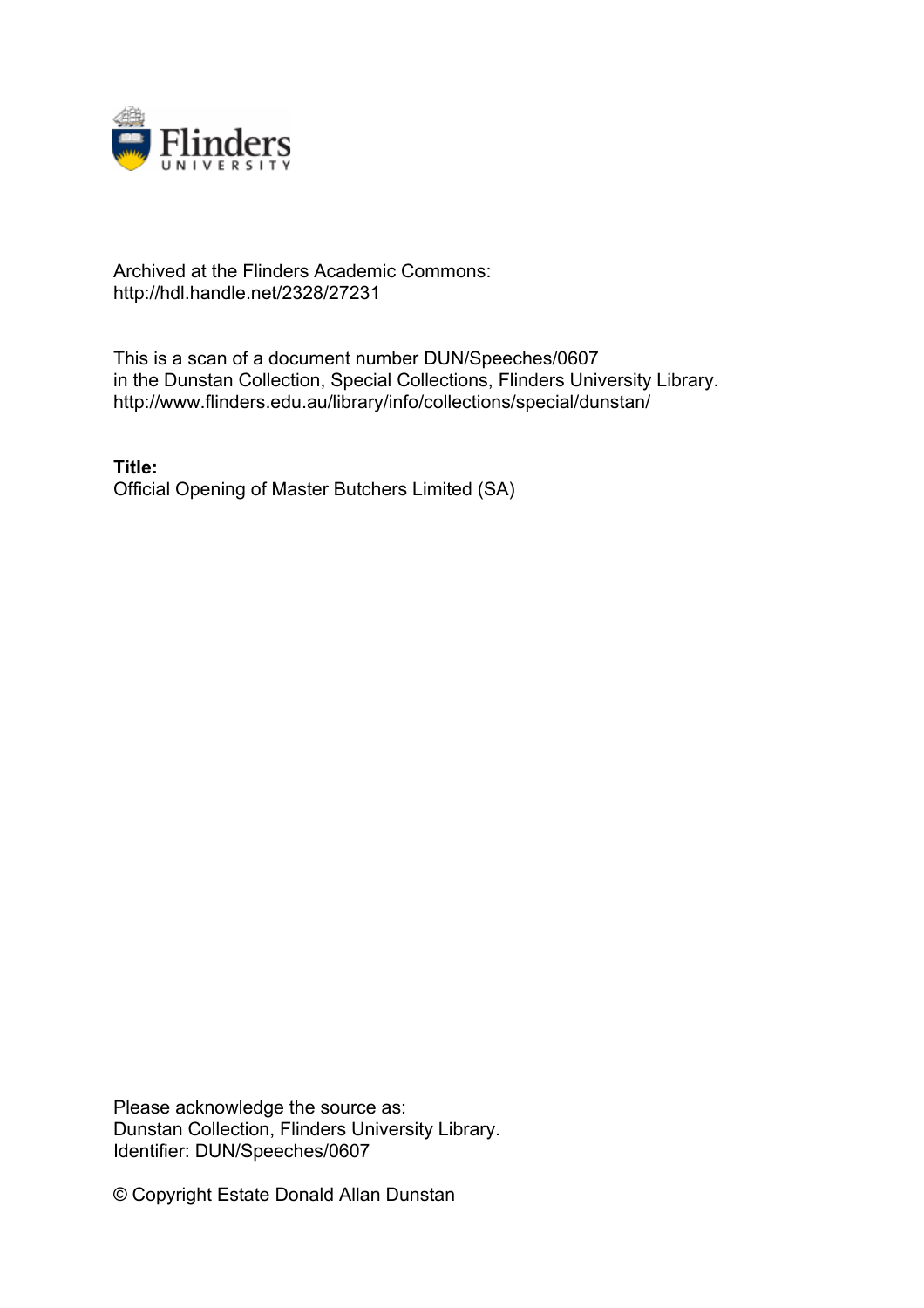EMBARGOED UNTIL 5.30pm.

OFFICIAL OPENING OF, MASTER BUTCHERS LIMITED (S.A.)

 $\mathbf{v} \in \mathbb{R}$ 

BUTCHERING HAS BECOME AN IMPORTANT PART OF THE HOUSEHOLD WORLD, AND TODAY PEOPLE HAVE COME TO ACCEPT MEAT AS AN ESSENTIAL PART OF THEIR DIET.

THEY THOROUGHLY ENJOY SITTING DOWN IN FRONT OF A SUCCULENT STEAK, OR A JUICY ROUND OF ROAST BEEF, AND DEPEND LARGELY ON THEIR BUTCHER TO SUPPLY THEM WITH GOOD QUALITY MEAT.

IN FACT THE LOCAL BUTCHER, AS FAR AS THE HOUSEWIFE IS CONCERNED ANYWAY, HAS BECOME PROBABLY ONE OF THE LEADING PERSONALITIES AT SUBURBAN SHOPPING CENTRES.

THE GOVERNMENT REALISES THE IMPORTANCE OF LOCAL BUTCHERS AS FOOD SUPPLIERS, AND IN ITS POLICY SPEECH, PROMISED TO SEE THAT THEIR LIVELIHOOD WAS NOT THREATENED BY SUPPLIERS OUTSIDE THE METROPOLITAN AREA WHO AT THE MOMENT ARE ABLE TO OPERATE LONGER HOURS.

THE GOVERNMENT'S INTENTION IS TO INTRODUCE STATE-WIDE FIVE AND A HALF DAY A WEEK BUTCHERING, WITH NO FRIDAY NIGHT TRADING. *tfOORS* 

TRADING WILL BECOME THE SAME AS THOSE OPERATING IN THE METROPOLITAN AREA AT THE MOMENT, AND WILL MEAN THAT BUTCHERS MUST CLOSE AT 12.30 P.M-. ON SATURDAY AFTERNOONS.

BUT OF COURSE, IN PROTECTING THE LOCAL BUTCHER, WE EXPECT HIM TO MAINTAIN THE GOOD STANDARDS HE HAS ALREADY SET.

TO DO THIS HE MUST HAVE GOOD FACILITIES AND EQUIPMENT TO SUPPLY HOUSEWIVES WITH THE CUTS THEY REQUIRE, AND IT IS HERE THAT COMPANIES LIKE MASTER BUTCHERS LIMITED ARE VITAL.

MASTER BUTCHERS LIMITED IS A GOOD EXAMPLE OF HOW SOUTH AUSTRALIAN INDUSTRY MUST DIVERSIFY.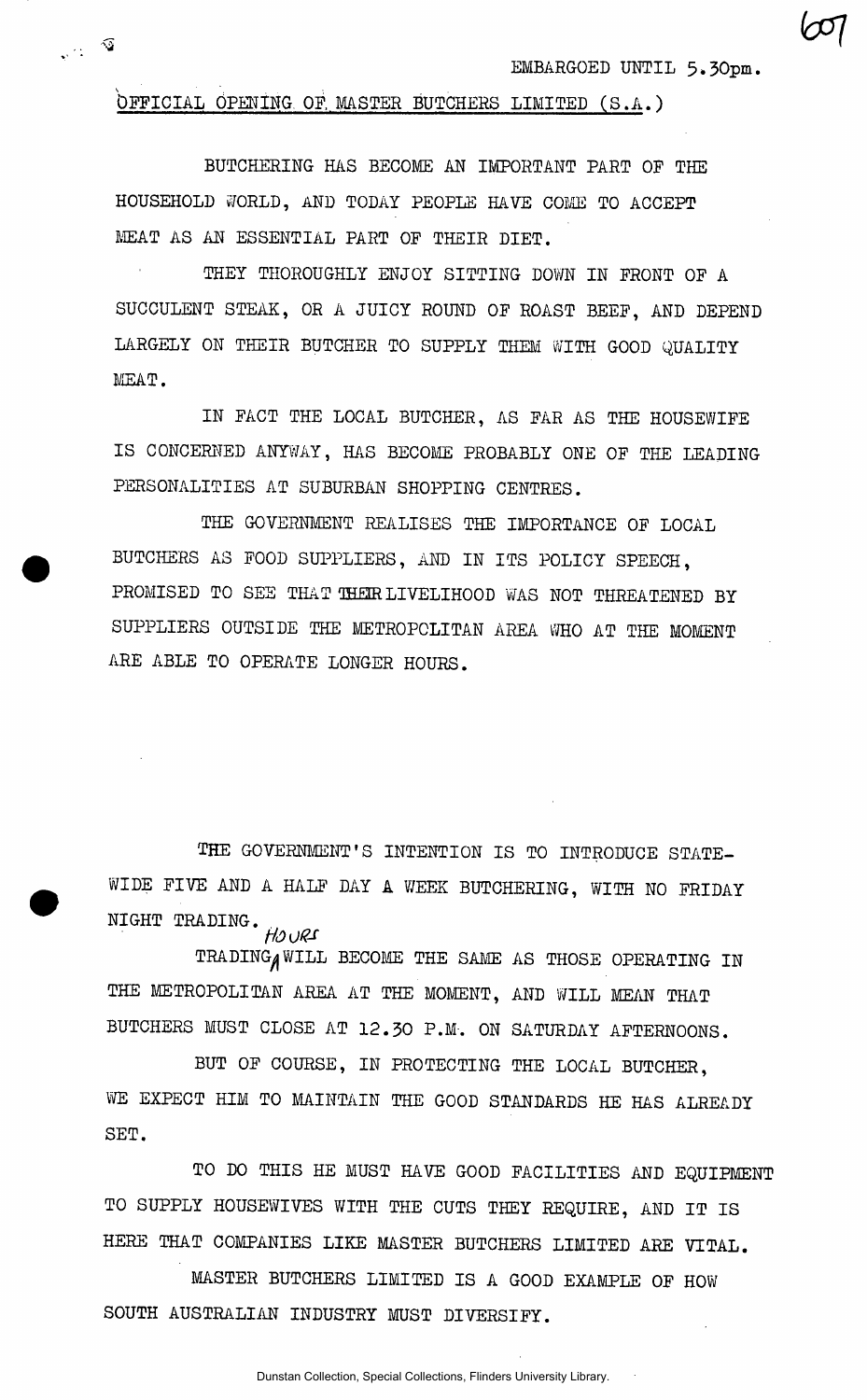ITS SUBSIDIARY, VIC GREEN ENGINEERS, IS AN IMPORTANT SUPPLIER OF EQUIPMENT FOR THE MEAT INDUSTRY.

IT MAKES, TO ITS OWN DESIGNS, FILLERS, MINCERS, HAND PORTIONERS AND STEAKETTE MACHINES, AND MARKETS THESE PRODUCTS THROUGHOUT AUSTRALIA,

IN OTHER FIELDS IT HAS LOOKED TO THE EXPORT MARKET, AND NOW PROVIDES TALLOW AND MEAT MEAL IN LARGE QUANTITIES TO THE PACIFIC ISLANDS, INDIA, JAPAN, AND SWEDEN AS WELL AS LOOKING AFTER THE LOCAL AND AUSTRALIAN REQUIREMENTS.

MASTER BUTCHEES LIMITED IS ALSO A CO-OPERATIVE FOR LOCAL BUTCHERS AND HAS A MEMBERSHIP OF MORE THAN 900 REPRESENTING 97 P.C. OF THE TRADE, AND WAS ACTIVELY INVOLVED IN ESTABLISHING A SOUTH AUSTRALIAN MEAT TRADE SCHOOL FOR APPRENTICES.

AND SO IT CAN CLEARLY BE SEEN THAT THE COMPANY HAS PLAYED AN IMPORTANT PART IN THE MEAT INDUSTRY IN THIS STATE. THESE NEW PREMISES, APART FROM BEING ARCHITECTURALLY ^ATTRACTIVE, PROVIDE EXCELLENT SHOWROOM AREA AND WILL NO DOUBT ASSIST IN THE PROMOTION OF SOUTH AUSTRALIAN BUTCHERING, AND IT NOW GIVES ME GREAT PLEASURE TO DECLARE THEM OFFICIALLY OPEN,

3/8/70.

 $\sqrt{2\pi}$  /3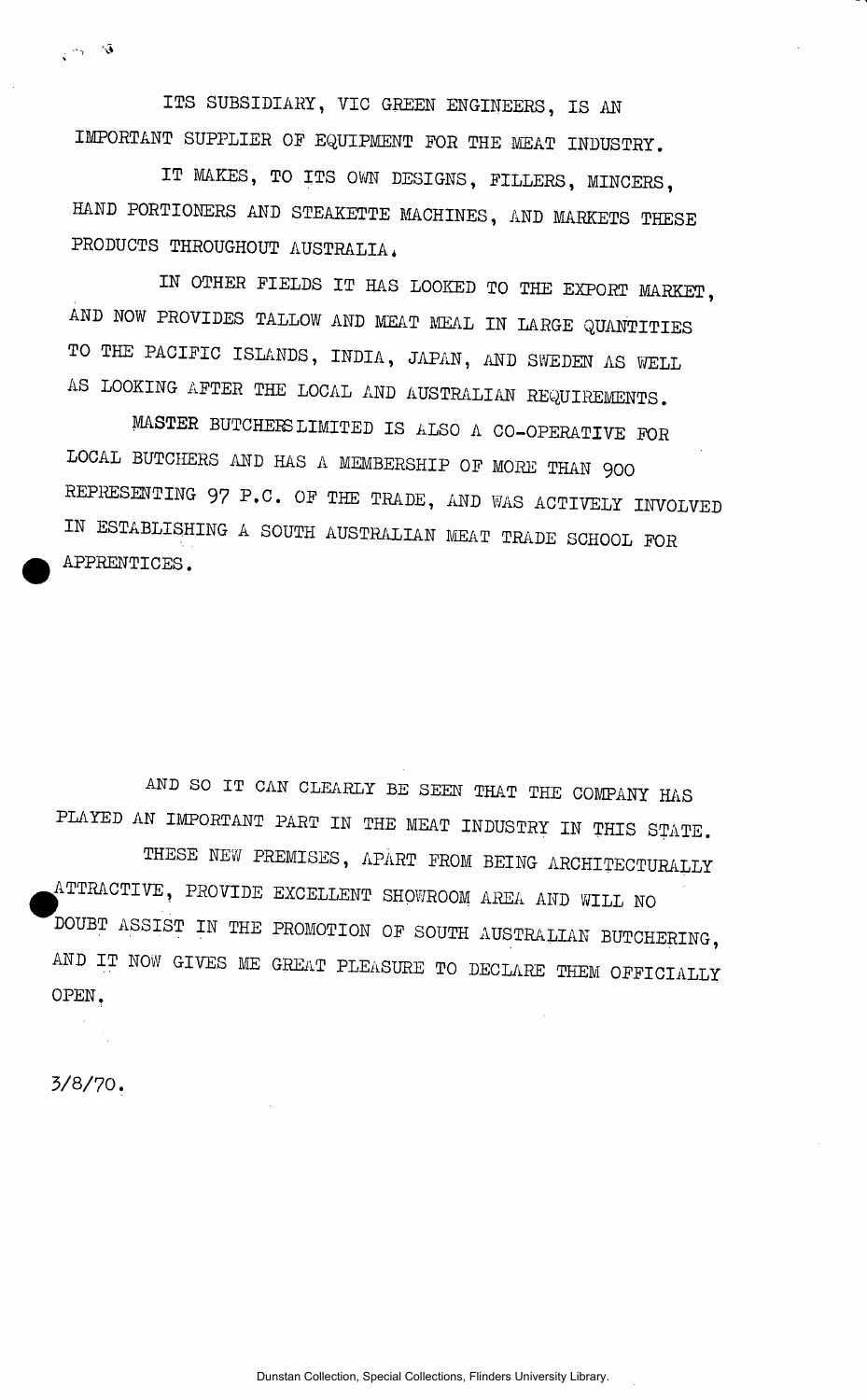*v/k/y'\**  EMBARGOED UNTIL 5.30pm.

OFFICIAL OPENING OF MASTER BUTCHERS LIMITED (S.A.)

BUTCHERING HAS BECOME AN IMPORTANT PART OF THE HOUSEHOLD WORLD, AND TODAY PEOPLE HAVE COME TO ACCEPT MEAT AS AN ESSENTIAL PART OF THEIR DIET.

THEY THOROUGHLY ENJOY SITTING DOWN IN FRONT OF A SUCCULENT STEAK, OR A JUICY ROUND OF ROAST BEEF, AND DEPEND LARGELY ON THEIR BUTCHER TO SUPPLY THEM WITH GOOD QUALITY MEAT.

IN FACT THE LOCAL BUTCHER, AS FAR AS THE HOUSEWIFE IS CONCERNED ANYWAY, HAS BECOME PROBABLY ONE OF THE LEADING PERSONALITIES AT SUBURBAN SHOPPING CENTRES..

THE GOVERNMENT REALISES THE IMPORTANCE OF LOCAL BUTCHERS AS FOOD SUPPLIERS, AND IN ITS POLICY SPEECH, PROMISED TO SEE THAT THEIR LIVELIHOOD WAS NOT THREATENED BY SUPPLIERS OUTSIDE THE METROPOLITAN AREA WHO AT THE MOMENT ARE ABLE TO OPERATE LONGER HOURS.

THE GOVERNMENT'S INTENTION IS TO INTRODUCE STATE-WIDE FIVE AND A HALF DAY A WEEK BUTCHERING, WITH NO FRIDAY NIGHT TRADING.

TRADING WILL BECOME THE SAME AS THOSE OPERATING IN THE METROPOLITAN AREA AT THE MOMENT, AND WILL MEAN THAT BUTCHERS MUST CLOSE AT 12.30 P.M. ON SATURDAY AFTERNOONS. **ACACT TITUL LE BUT OF COURSE, IN PROTECTING THE LOCAL BUTCHER.** 

WE EXPECT HIM TO MAINTAIN THE GOOD STANDARDS HE HAS ALREADY SET.

THE STREET TO BOSTING HE MUST HAVE GOOD FACILITIES AND EQUIPMENT WEACTO SUPPLAT HOUSEWITTEN THE CUTS THEY REQUIRE, AND IT IS HERE THAT COMPANIES LIKE MASTER-BUTCHERS LIMITED ARE VITAL. MASTER BUTCHERS LIMITED IS A GOOD EXAMPLE OF HOW SOUTH AUSTRALIAN INDUSTRY MUST DIVERSIFY. THE REALLY